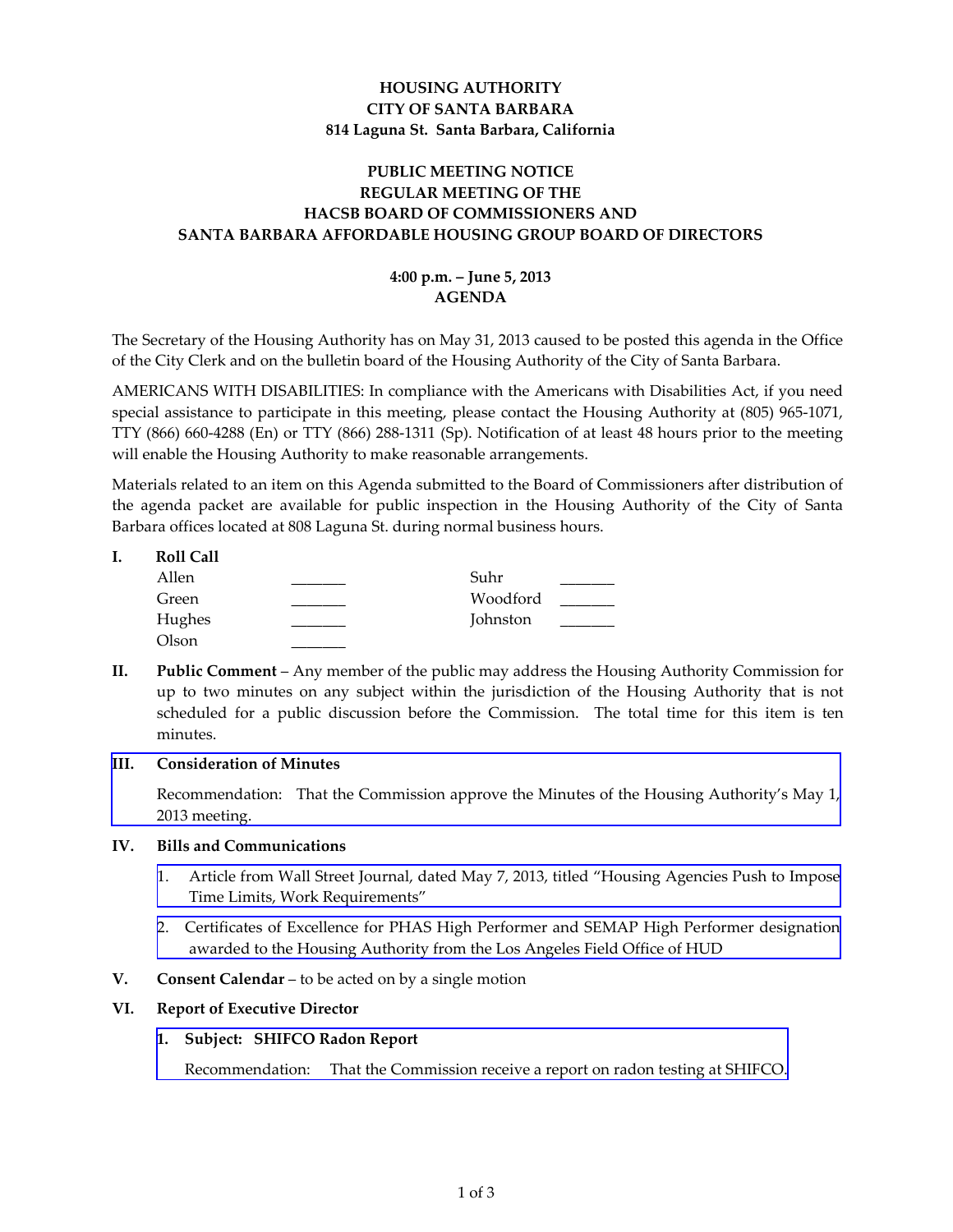# **2. Subject: Ratification of contract award to Tomar Construction for roof replacement and exterior painting of 1913 San Pascual Street**

[Recommendation:](http://www.hacsb.org/Library/agendas_minutes/2013/agenda_packet/Agenda_Packet_2013_06_05/item_VI_II_2013_06_05.pdf) That the Commission: 1) ratify the Executive Director's award and execution of a contract with Tomar Construction in the amount of \$58,345 for re-roofing and exterior paint and repair of 1913 San Pascual Street; 2) authorize the Executive Director, or his designee, to approve up to \$7,001 (12% of base contract amount) in additional expenses to cover any cost increases resulting from change orders for work not anticipated or covered by the contract, and; 3) note that funds will be expended from the Capital Fund Program (CFP)

### **3. Subject: Replacement of Housing Authority desktop computers**

[Recommendation:](http://www.hacsb.org/Library/agendas_minutes/2013/agenda_packet/Agenda_Packet_2013_06_05/item_VI_III_2013_06_05.pdf) That the Commission: (1) approve the replacement of 53 Housing Authority desktop computers; (2) authorize the Executive Director or his designee to execute a Purchase Order with Dell Computers, Inc. in the amount of \$66,631.42 and authorize an additional allowance in a not to exceed amount of \$6,000 for any unforeseen upgrade requirements; and (3) appropriate funding for this purchase to be divided equally between the Public Housing Capital Fund Program (CFP‐‐Management Improvements) and Section 8 Administrative Fee reserves

### **VII. Treasurer's Report**

### **1. Subject: Financial Statements for the Quarter Ended March 31, 2013**

 [Recommendation:](http://www.hacsb.org/Library/agendas_minutes/2013/agenda_packet/Agenda_Packet_2013_06_05/item_VII_I_2013_06_05.pdf) That the Commission review and order filed the quarterly financial statements for the quarter ended March 31, 2013

### **2. Subject: Investment Report for the Quarter Ended March 31, 2013**

[Recommendation:](http://www.hacsb.org/Library/agendas_minutes/2013/agenda_packet/Agenda_Packet_2013_06_05/item_VII_II_2013_06_05.pdf) That the Commission review and order filed the quarterly Investment Report for the quarter ended March 31, 2013

### **VIII. Committee Reports**

### **IX. Unfinished Business**

### **X. New Business**

**1. Subject: Amendment to the Housing Authority's 401(A) Employees' Money Purchase Pension Plan Document and revisions to the Manual of Policies and Procedures as it pertains to Calculation of Service**

[Recommendation:](http://www.hacsb.org/Library/agendas_minutes/2013/agenda_packet/Agenda_Packet_2013_06_05/item_X_I_2013_06_05.pdf) That the Commission adopt a resolution approving an amendment to the Housing Authority's 401(a) Employees' Money Purchase Pension Plan Document and revisions to Sections 1.1, 1.9, 4.15 and 4.16 of the Housing Authority's Manual of Policies and Procedures

# **2. Subject: Resolution for the Villa Santa Fe Apartments Development authorizing an increase in Housing Authority loans to the Limited Partnership**

[Recommendation:](http://www.hacsb.org/Library/agendas_minutes/2013/agenda_packet/Agenda_Packet_2013_06_05/item_X_II_2013_06_05.pdf) That the Commission adopt a resolution authorizing an increase in the aggregate construction and permanent financing loans by the Housing Authority to Villa Santa Fe Apartments, LP in a cumulative amount not to exceed nineteen million dollars (\$19,000,0000)

## **3. Subject: Resolution approving sale of the Housing Authority's Amp 3 Public Housing inventory to the Santa Barbara Affordable Housing Group**

[Recommendation:](http://www.hacsb.org/Library/agendas_minutes/2013/agenda_packet/Agenda_Packet_2013_06_05/item_X_III-IV_2013_06_05.pdf) That the Commission adopt a resolution approving and authorizing the disposition of the Housing Authority's AMP 3 Public Housing Inventory (CA076000003)